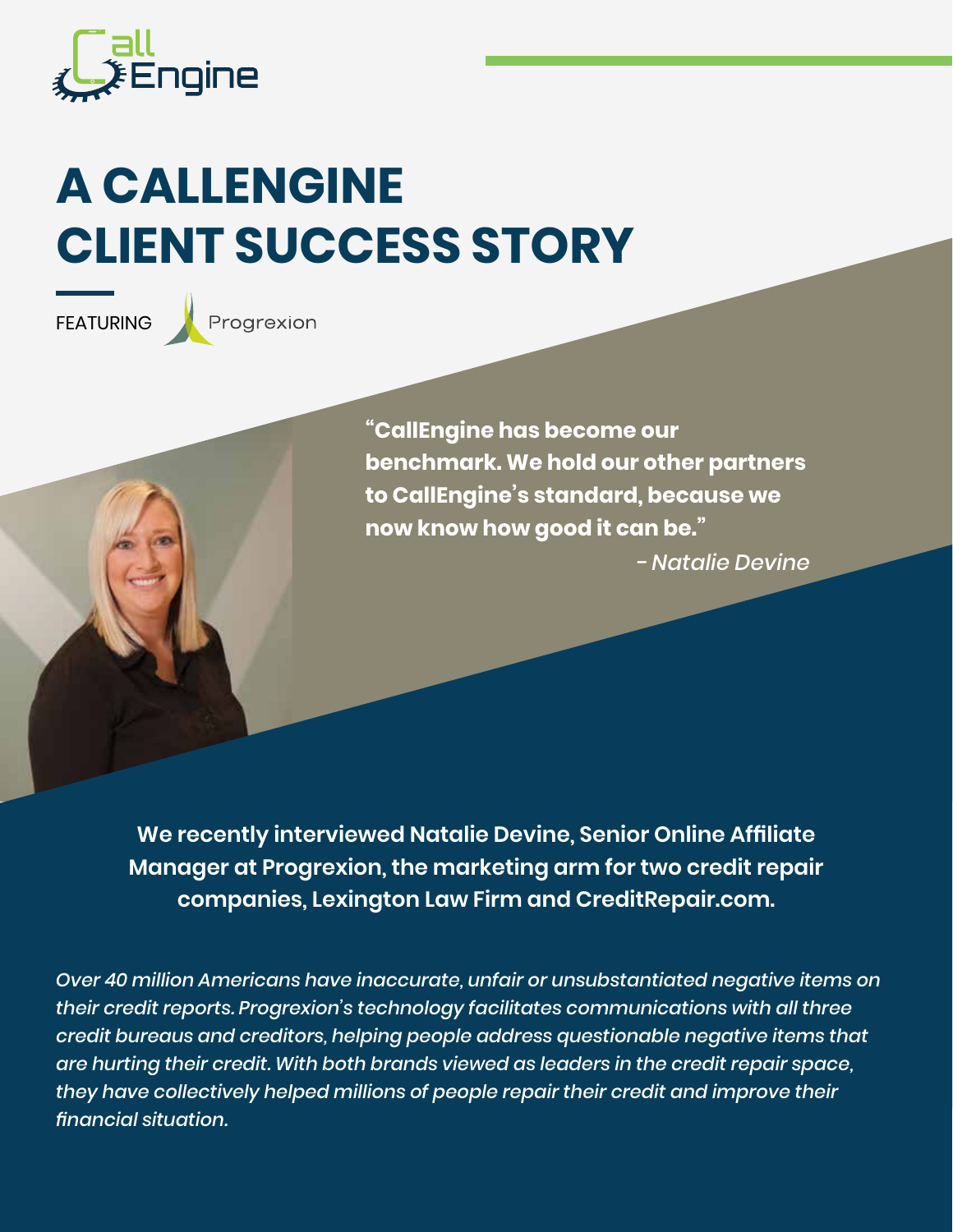## **INTERVIEW**

#### **CE: Please introduce yourself and tell us about your specifc role at Progrexion.**

ND: My name is Natalie Devine. I am the Senior Online Affliate Manager at Progrexion. I oversee the Online Affliate and Pay Per Call marketing channels for the organization.

#### **CE: What role do phone calls play in your customer acquisition strategy?**

ND: Phone calls make up a majoirty of our sales volume, so they are extremely important. Customers dealing with credit issues want to talk to someone who can look into and assess their specifc information. Considering that's exactly what we provide, running pay per call campaigns is a no-brainer for us. The more phone calls we can drive, the higher the success rate is for sign up.

#### **CE: How does your strategy for handling incoming phone calls differ from other customer acquisition initiatives?**

ND: It's very different. We prioritize different traffic sources and even have different agent skill levels handling certain types of calls. This allows us to really tailor the experience to where each person is coming from and what information they have prior to calling us. We work with all different types of verticals, ranging from loan denials to collections, and it helps to have this information available in order to create the best experience possible for the consumer.

#### **CE: How have you been able to overcome typical call center challenges such as caller hold times and the general optimization of sales agents?**

ND: We still have hold time issues during certain times of the year, though we try to manage it as best as possible. One thing we do is prioritize traffc based on quality. In other words, the best traffic is answered first. This helps us maximize our efforts. We also cap some of our lower-performing traffic to help manage those hold times. This is the nature of our business and we don't want to get to a point where we're answering every single call, because that will most likely mean that our volume has dropped signifcantly, or that we're spending too much money on our call center cost and labor.

#### **CE: When you began working with CallEngine, what was your primary goal?**

ND: CallEngine was one of the frst pay per call partners who we really saw success with. Our primary goal was to test this channel to see if it would even work for us. We traditionally work on a CPA basis, so it was scary to take on the additional risk and branch out into this space. Once we saw that it was possible to make the numbers work with CallEngine however, our focus switched to growth and optimization.